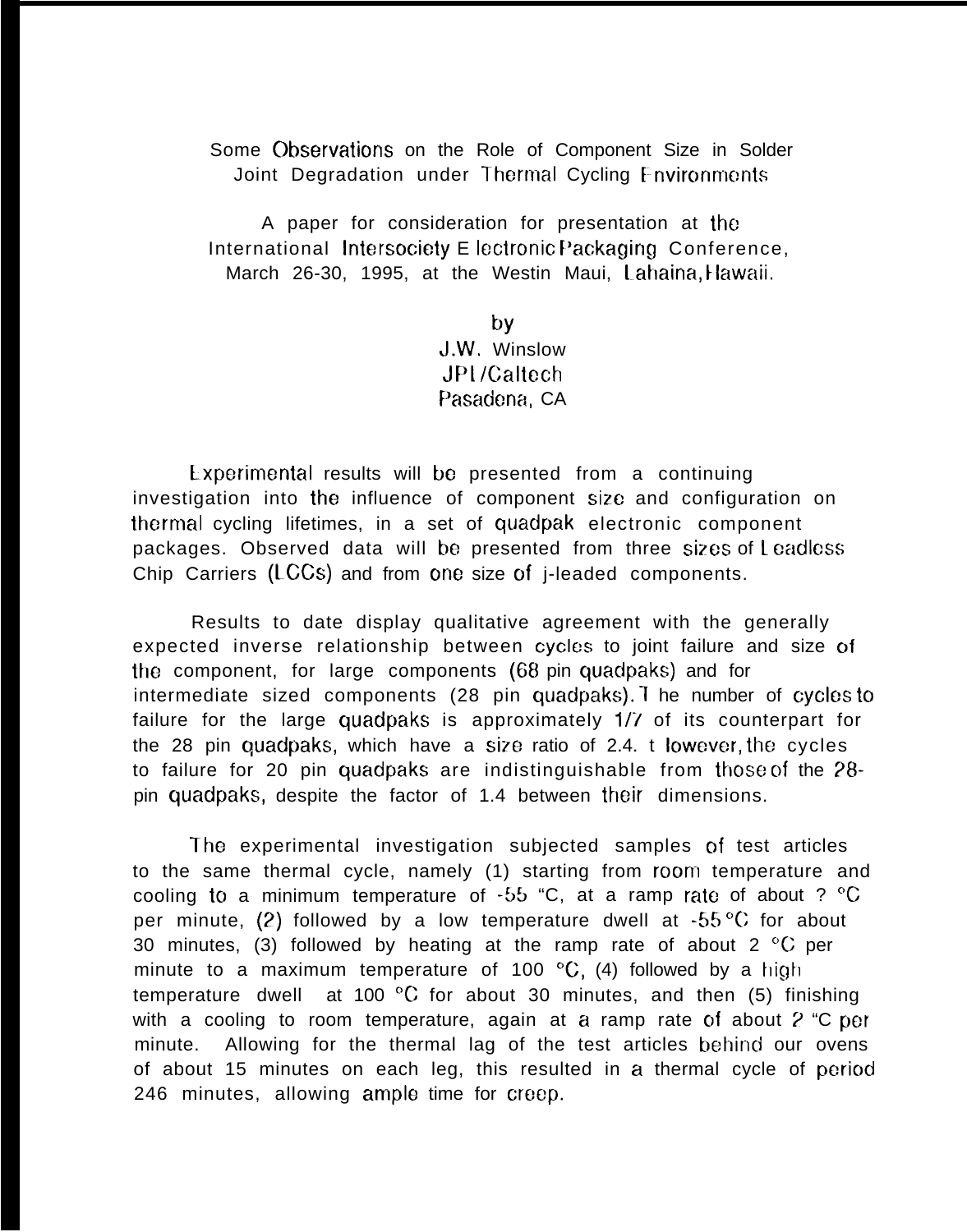The first sample consisted of 30 specimens of 86-pin quadpak LCCS. These dummy packages had corner lead pads separated by approximately 33 mm between pad centers (diagonally). Specimens were reflow soldered to footprints on G1 O PWBs. No conformal coating was applied to these specimens.

Package leads of each specimen wore partially daisy-chained. Eailure was defined by loss of electrical continuity along the daisy chain of the specimen. Failure statistics are shown by the Weibull plots of Fig. 1.

1 he second sample consisted of 31 specimens of 28-pin quadpak LCCs. These dummy packages had corner lead pads separated by approximately 14 mm between pad centers (diagonally). Specimens were reflow soldered to footprints on G1 O PWBs. No conformal coating was applied to these specimens.

Package leads of each specimen were partially daisy -chained. Failure was defined by loss of electrical continuity along the daisy chain of the specimen. 1 he 68 pin packages are approximately 2.36 times the size of the 28-pin packages. Failure statistics for the 28-pin quadpak LCCS are shown also in the Weibull plots of Fig. 1.

1 he third sample consisted of 8 specimens of 20-pin quadpak 1 CCS. '[ hese dummy packages had corner lead pads separated by approximately 10 mm between pad centers (diagonally). Specimens were reflow soldered to footprints on G1 O PWBs. No conformal coating was applied to these specimens.

Package leads of each specimen were partially daisy-chained. Failure was defined by loss of electrical continuity along the daisy chain of the specimen, The 28-pin packages are larger than the 2(I pin packages by a factor of about 1.4 times. Failure statistics for the 20-pin quadpak LCCS also are shown in the Weibull plots of Fig. 1. It will be noted that the Weibull plot for the ?O-pin 1 CCS is indistinguishable from that for the 28-pin specimens.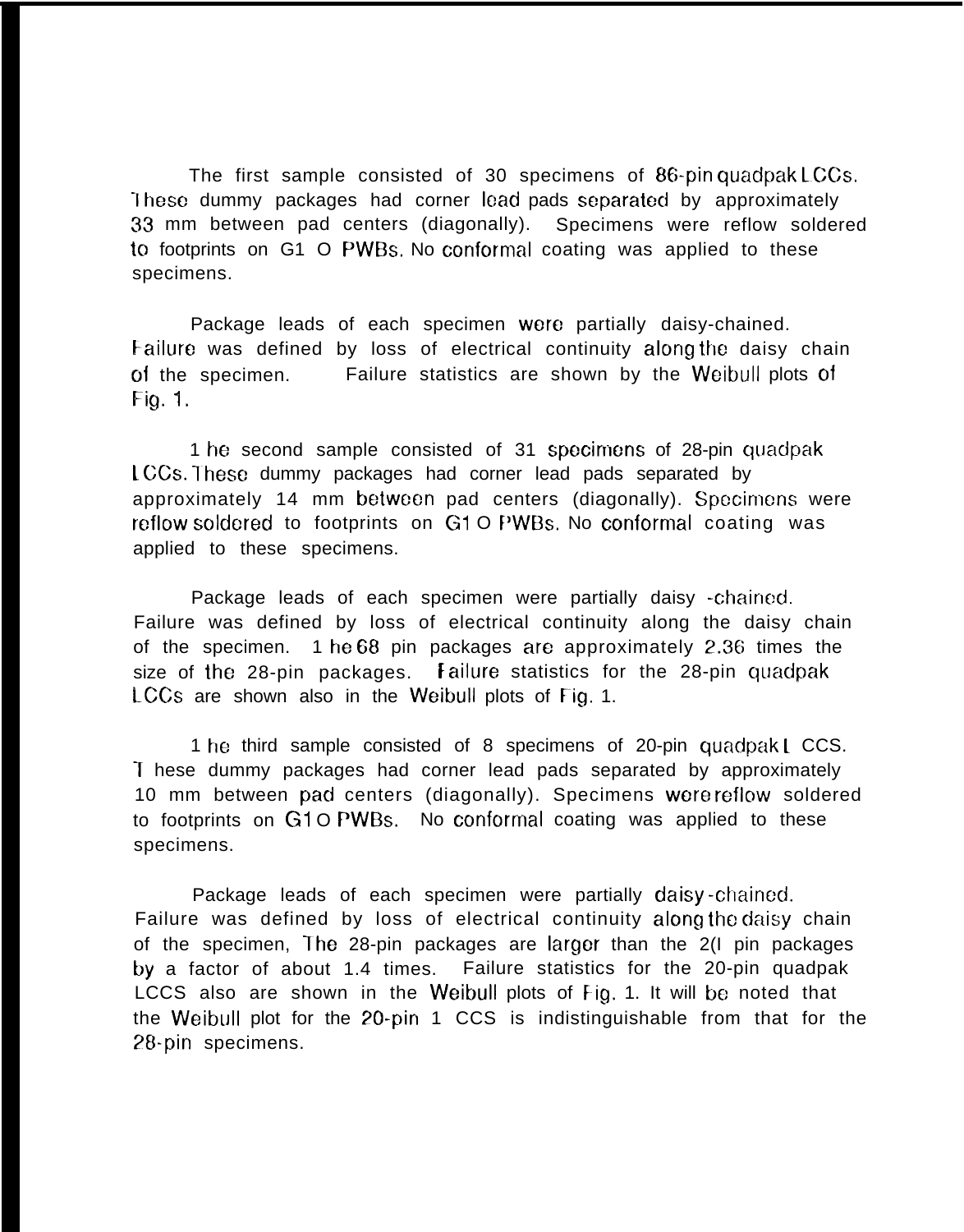The fourth sample consisted of 36 specimens of 68-pin j-leaded dummy packages. These dummy packages had corner lead pads separated by approximately 33 mm between pad centers (diagonally). Specimens were reflow soldered to footprints on G1O PWBs. No conformal coating was applied to these specimens.

Package leads of each specimen were partially daisy-chained. Failure was defined by loss of electrical continuity along the daisy chain of the specimen.

At this writing, this sample has survived 197 thermal cycles, with only one failure. It would appear that the thermal cycling lifetimes will be somewhat longer than for the 68-pin LCC sample, but not so long as for the 28-pin LCCS.